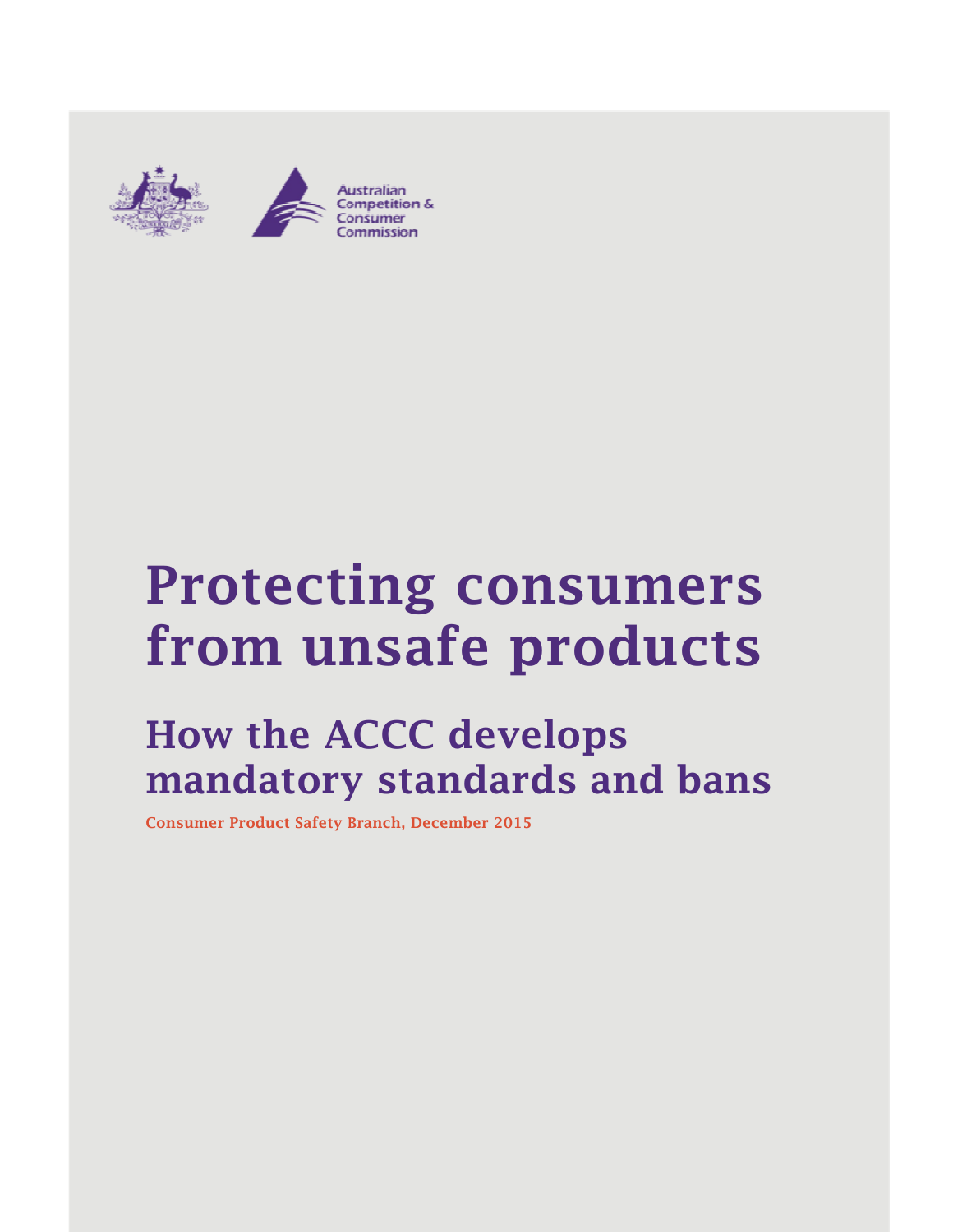## Overview

The Australian Competition and Consumer Commission (ACCC) is the national product safety regulator responsible for monitoring, promoting and overseeing the safety of consumer goods and product related services.<sup>1</sup>

To achieve this goal, the ACCC administers specific product safety provisions under the Australian Consumer Law, along with state and territory consumer protection agencies, including developing mandatory safety standards and bans where evidence shows that consumer goods and product related services will or may cause serious injury to any person.

The Australian Consumer Law also includes provisions for the development of mandatory information standards for goods and services.<sup>2</sup>

#### **Mandatory standards**

The purpose of a mandatory standard for consumer goods or product related services is to make particular safety or information features on consumer products compulsory for legal supply into the Australian market.

A mandatory standard is made or declared by the Commonwealth Minister and it becomes enforceable once registered on the Federal Register of Legislative Instruments.

Mandatory safety standards can be made under s104 or declared under s105 of the Australian Consumer Law. Mandatory information standards can be made under s134 or declared under s134 of the Australian Consumer Law.

#### **Bans**

1

A ban is imposed to protect consumers from harm from the supply of an unsafe consumer good. There are two types of bans which can be imposed by the responsible Minister<sup>3</sup> under the Australian Consumer Law—interim and permanent.

An interim ban (s109) on consumer goods may be imposed if a responsible Minister concludes it:

- will cause or may cause injury
- is reasonably foreseeable that use (or misuse) of the consumer good will cause or may cause injury.

Interim bans initially run for 60 days with the possibility of two 30 day extensions.

An interim ban can also be imposed without delay by the Commonwealth Minister (s132J of Part XI, Competition and Consumer Act 2010).

The Australian Consumer Law also provides the Commonwealth Minister the option of imposing a permanent ban (s114).

<sup>&</sup>lt;sup>1</sup> 'Consumer goods' and 'product related services' are defined in section 2 of the Australian Consumer Law.

 $2$  'Goods' and 'services' are defined in section 2 of the Australian Consumer Law.

<sup>&</sup>lt;sup>3</sup> A 'responsible Minister' is defined in section 2 of the Australian Consumer Law and includes the Commonwealth Minister.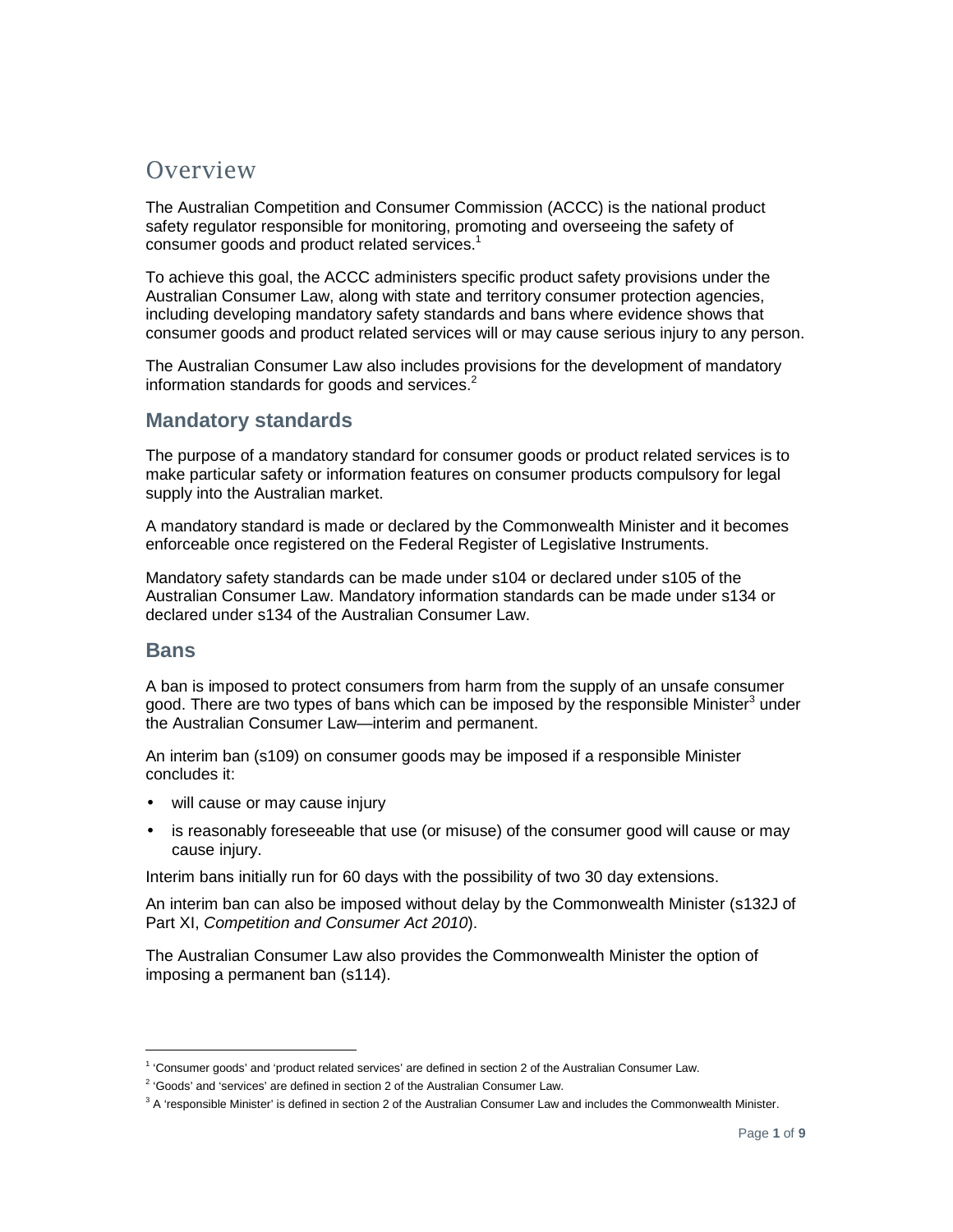#### **Notice requirements for bans**

When imposing interim or permanent bans, the Minister and the ACCC must satisfy a number of steps under the Competition and Consumer Act. For example, this includes providing to suppliers:

- a summary of the reasons for the proposed ban
- a copy of the proposed ban notice
- an opportunity for them to conference with the Minister/ACCC about the ban (ss132, 132E of Part XI, Competition and Consumer Act 2010).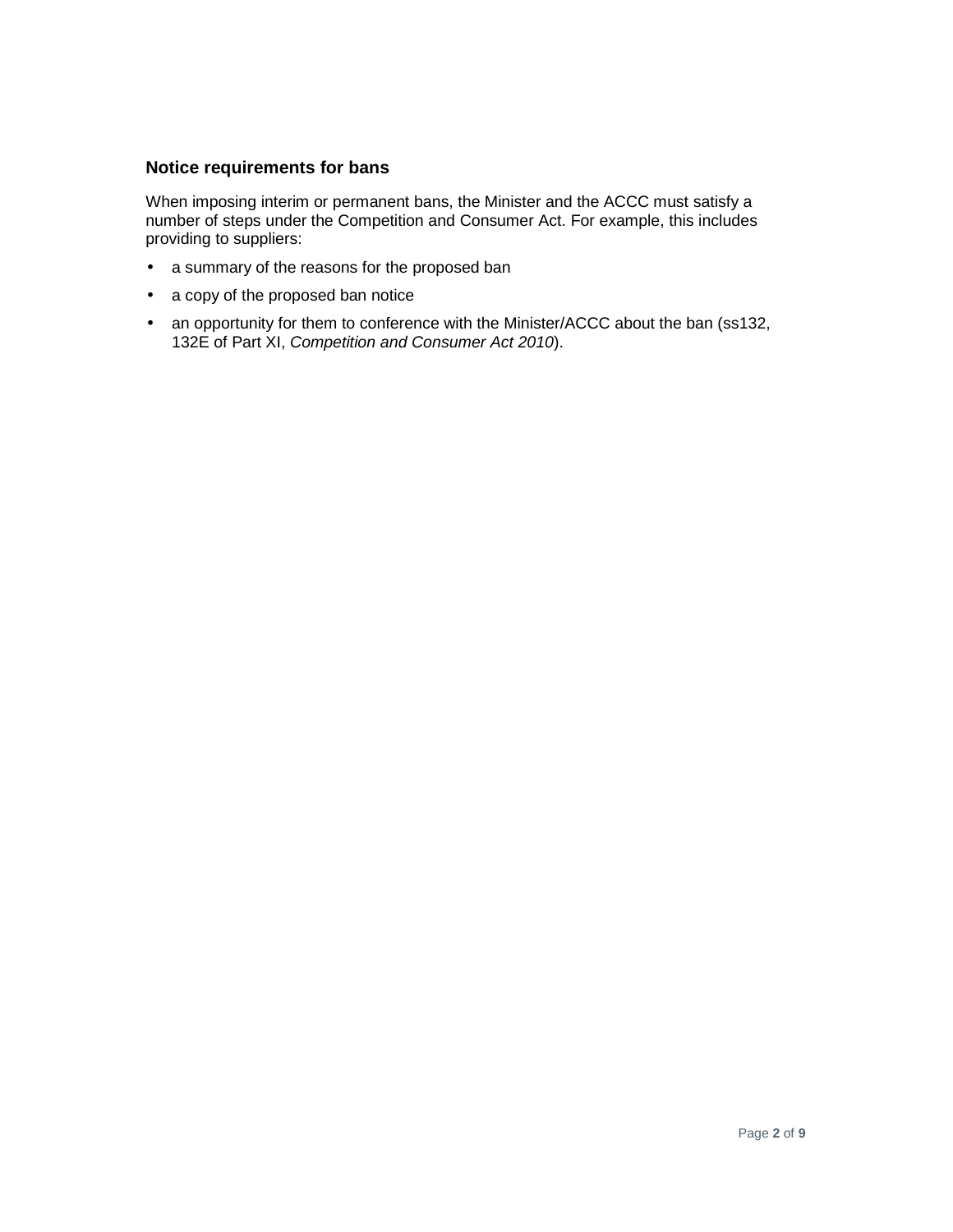## Step by step guide to develop a mandatory standard

### **Stage 1: Prepare, research and conduct preliminary consultation**

#### **1. Conduct preliminary research**

Gain an understanding of the relevant consumer goods/services, any associated hazards and any applicable standards/regulation in Australia or overseas.

#### **2. Undertake market research**

Identify the Australian market participants, sales figures, product range, and degree of compliance with any voluntary standard and develop a list of stakeholders. If relevant, review any concerns raised about the operation of any current mandatory standard.

#### **3. Review existing regulatory arrangements**

Develop a comprehensive understanding of any regulation or quasi-regulation of the goods/services in Australia or overseas. If undertaking a review of a mandatory standard, consider any regulatory developments since it came into effect.

#### **4. Evaluate the effectiveness of any current voluntary standard (Australian, ISO, etc) (if applicable)**

Develop a comprehensive understanding of the voluntary standard's scope and test methods.

Determine whether declaring a voluntary standard (eg an Australian Standard) as a mandatory standard is appropriate in the circumstances, or whether the mandatory standard should be developed independently. If applicable, concurrently participate in the Standards Australia committee process developing or reviewing the relevant voluntary standard.

#### **5. Test goods/services (if appropriate)**

Purchase an appropriate range/sample of products and arrange any necessary testing to gauge the extent of any hazard and/or compliance with any existing standard.

#### **6. Obtain and analyse injury data**

Research available sources of injury data or incident information relevant to the goods/services. These can include the ACCC Clearinghouse, ACCC Infocentre data/reports, recalls, available overseas data, university injury surveillance units, National Coroners' Information Service records, Choice Magazine reports.

#### **7. If appropriate, advise the Commonwealth Minister that the safety of particular consumer goods is under investigation and regulation is being considered.**

Also consult with states and territories' consumer protection agencies if relevant.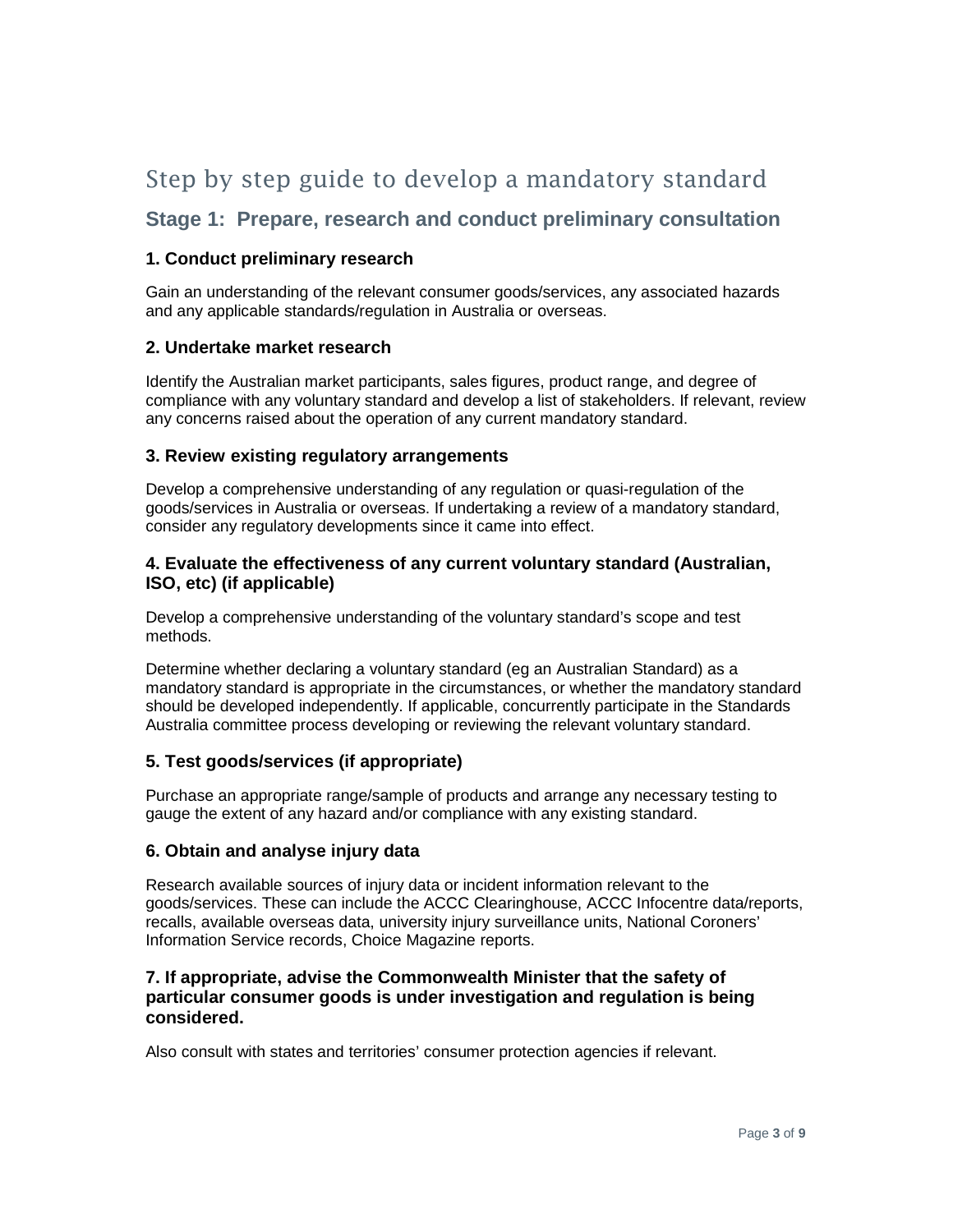#### **Stage 2: Consider the case for regulation to address the hazard and draft relevant documentation**

#### **8. Notify the Office of Best Practice Regulation about the ACCC's regulatory proposal**

Notify the Office of Best Practice Regulation (OBPR) that the ACCC is considering developing or reviewing a mandatory standard to address the hazard associated with the consumer good or product related service.

Submit preliminary responses to the seven Regulation Impact Statement (RIS) questions, outlined in The Australian Government Guide to Regulation, to the OBPR:

- 1. What is the problem you are trying to solve?
- 2. Why is government action needed?
- 3. What policy options are you considering?
- 4. What is the likely net benefit of each option?
- 5. Who will you consult about these options and how will you consult them?
- 6. What is the best option from those you have considered?
- 7. How will you implement and evaluate your chosen option?

The OBPR will assess the responses and determine whether a RIS is required and what format it should be provided.

#### **9. Draft RIS for proposed mandatory standard**

Include responses to the first four RIS questions in the draft RIS and outline the proposed consultation plan. Refer to the Australian Government Guide to Regulation for further guidance about drafting the RIS.

#### **10. Submit draft RIS for mandatory standard to ACCC Chief Operating Officer**

Submit the draft RIS to ACCC Chief Operating Officer (COO) to certify that it meets the requirements of the Australian Government Guide to Regulation at the 'early assessment' stage.

#### **11 Submit draft RIS to the OBPR and consult with states and territories about mandatory standard**

Submit the draft RIS to OBPR for early assessment. Amend the draft RIS based on OBPR feedback if required. Then consult further with states and territories' consumer protection agencies.

#### **12 Advise the Commonwealth Minister that formal public consultation on the proposed mandatory standard is about to start**

#### **13. Undertake public consultation**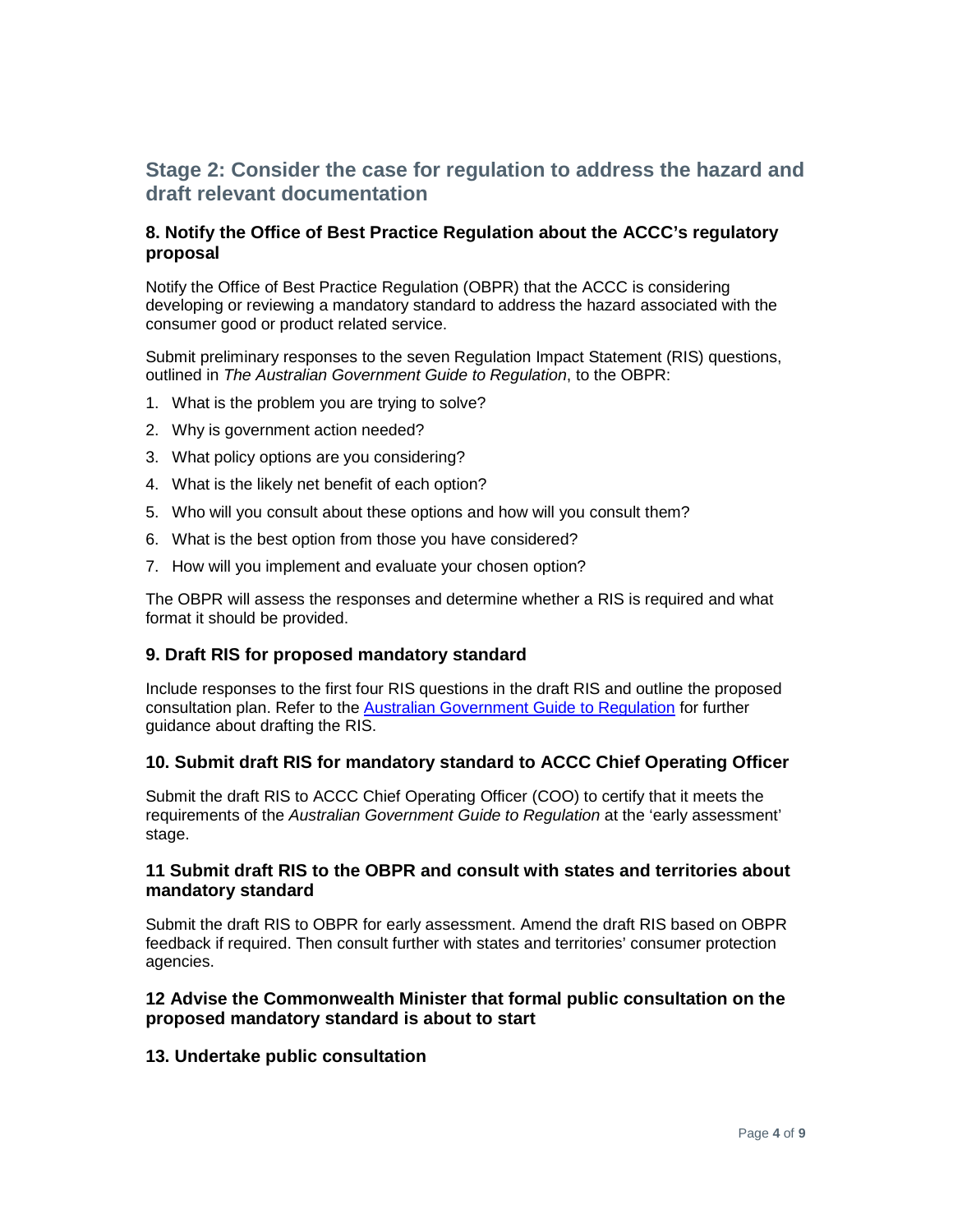Undertake broad public/stakeholder consultation on the draft RIS. If possible, provide the complementary draft instrument being considered under any regulatory option set out in the draft RIS to stakeholders.

#### **14. Consider public comments and finalise RIS for proposed mandatory standard**

Examine and consider all comments received, and amend the draft RIS accordingly. Where necessary, discuss and clarify submissions with relevant stakeholders. Where stakeholder submissions result in significant changes to the proposal, consult with stakeholders on the final proposal.

#### **15 Submit final RIS to Chief Operating Officer for signature**

Submit the final RIS to the Chief Operating Officer for certification.

#### **16. Submit final RIS to OBPR**

Submit final RIS to OBPR for final assessment. Final assessment may be a two-part process. Refer to the Australian Government Guide to Regulation for further guidance

#### **17. Finalise the legislative instrument to make or declare a mandatory standard**

Ensure that an explanatory statement accompanies the legislative instrument for the mandatory standard.

If a new mandatory standard is to replace an existing one, also ensure the relevant documentation to revoke the previous legislative instrument is included.

#### **18. Prepare brief to the Minister on the proposed mandatory standard**

Prepare a brief to the Minister outlining the options to address the hazard and recommend the preferred approach. Also include the legislative instrument for signature and explanatory statement for approval.

#### **19 Apply Minister's decision regarding mandatory standard proposal**

Act according to Minister's decision. If the Minister decides to regulate, continue process. If the Minister decides not to regulate, follow the Minister's direction.

#### **20. If the mandatory standard is approved, Minister to write to State and Territory Ministers advising them of that decision**

The Commonwealth Minister will advise State and Territory Ministers of the decision to make a new mandatory standard in accordance with the COAG 'Intergovernmental Agreement for the Australian Consumer Law'.

#### **Stage 3: The mandatory standard becomes law**

#### **21. Register the mandatory standard with the Federal Register of Legislative Instruments**

Submit signed mandatory standard as a signed legislative instrument with accompanying explanatory statement to Federal Register of Legislative Instruments (FRLI).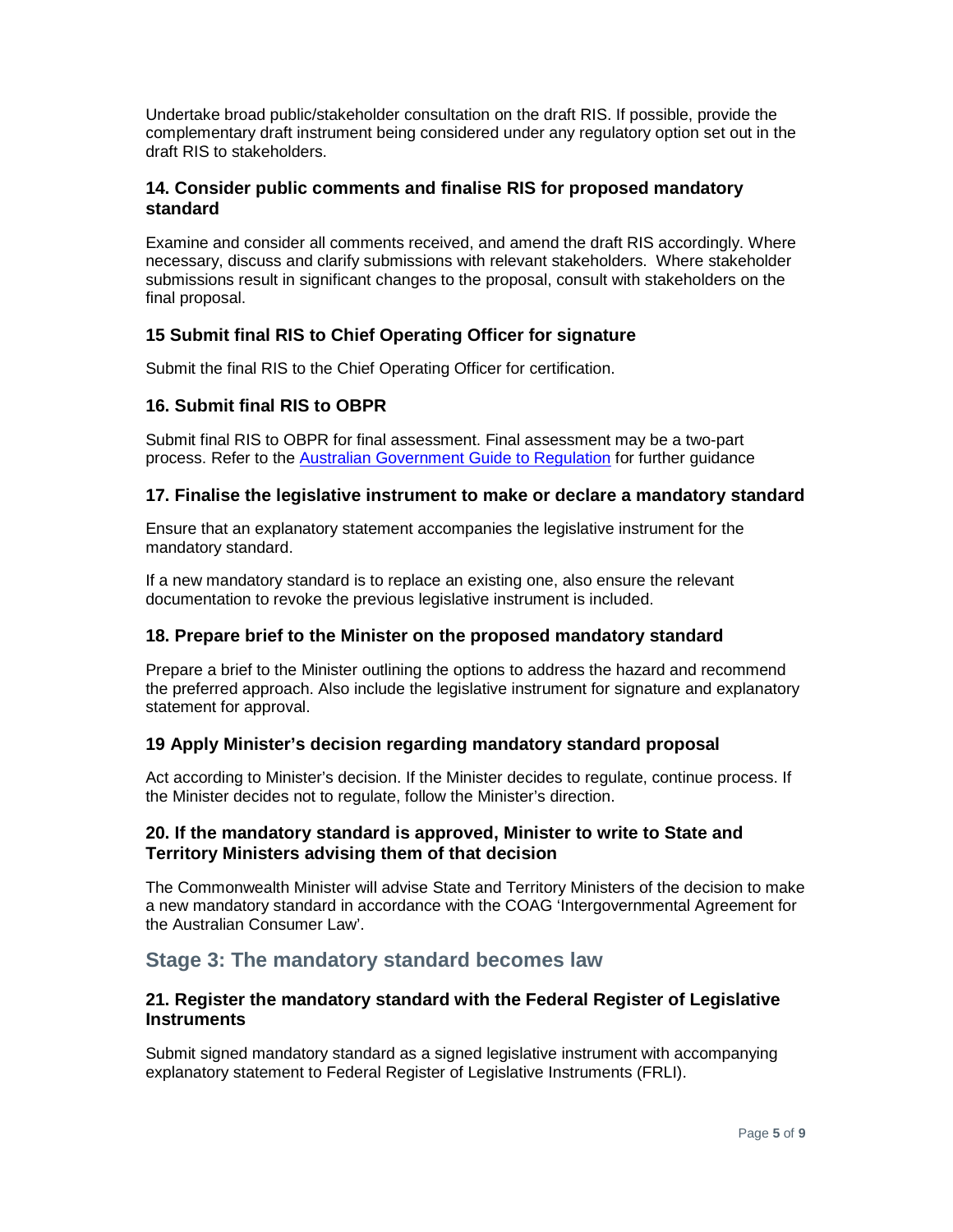## **Stage 4: Notify stakeholders**

#### **21. Prepare media release**

If required, prepare a media release about the new mandatory standard. The media release may be distributed either by the Commonwealth Minister and/or ACCC.

#### **22. Inform stakeholders of new regulation**

Advise stakeholders of the new mandatory standard. Update the Product Safety Australia website.

#### **23. Implement education and awareness program**

If required, prepare and introduce an education/awareness program about the good/service and the new mandatory standard. This may include developing a supplier guide.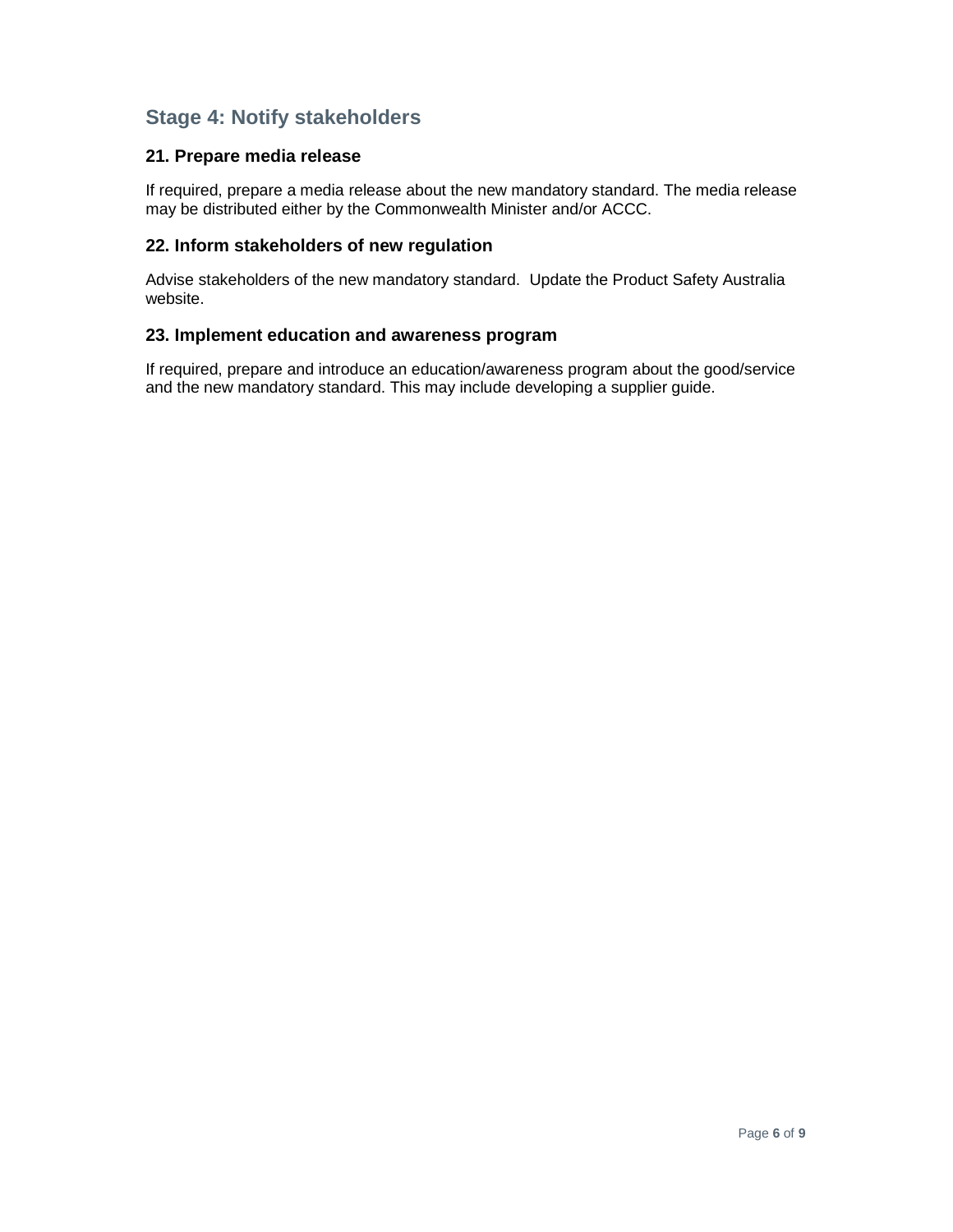## Step by step guide to develop a ban (interim or permanent)

#### **Stage 1: Prepare, research and conduct preliminary consultation**

#### **1. Conduct preliminary research**

Gain an understanding of the relevant consumer goods/services, any associated hazards and any applicable standards/regulation in Australia or overseas. This includes any relevant state/territory interim bans in force.

#### **2. Undertake market research**

Identify the Australian market participants, sales figures, product range, and degree of compliance with any voluntary standard and develop a list of stakeholders.

#### **3. Review existing regulatory arrangements**

Develop a comprehensive understanding of any regulation or quasi-regulation of the goods/services in Australia or overseas.

#### **4. Evaluate the effectiveness of any current voluntary standard (Australian, ISO, etc) (if applicable)**

Develop a comprehensive understanding of the voluntary standard's scope and test methods.

#### **5. Test goods/services (if appropriate)**

Purchase an appropriate range/sample of products and arrange any necessary testing to gauge the extent of any hazard.

#### **6. Determine if there is an imminent risk of death, serious illness or injury from the consumer good**

If there is an imminent risk of death, serious illness or injury, consider recommending to the Minister that an urgent interim ban be imposed without delay under s132J of Part XI of the Competition and Consumer Act 2010.

If an imminent risk does not exist, consider whether other regulatory action is appropriate, such as a mandatory standard, non-urgent interim ban or permanent ban.

#### **7. Obtain and analyse injury data**

Research available sources of injury data or incident information relevant to the goods/services. These can include the ACCC Clearinghouse, ACCC Infocentre data/reports, recalls, available overseas data, university injury surveillance units, National Coroners' Information Service records, Choice Magazine reports.

#### **8. If appropriate, advise the Commonwealth Minister that the safety of particular consumer goods or product related services are under investigation**